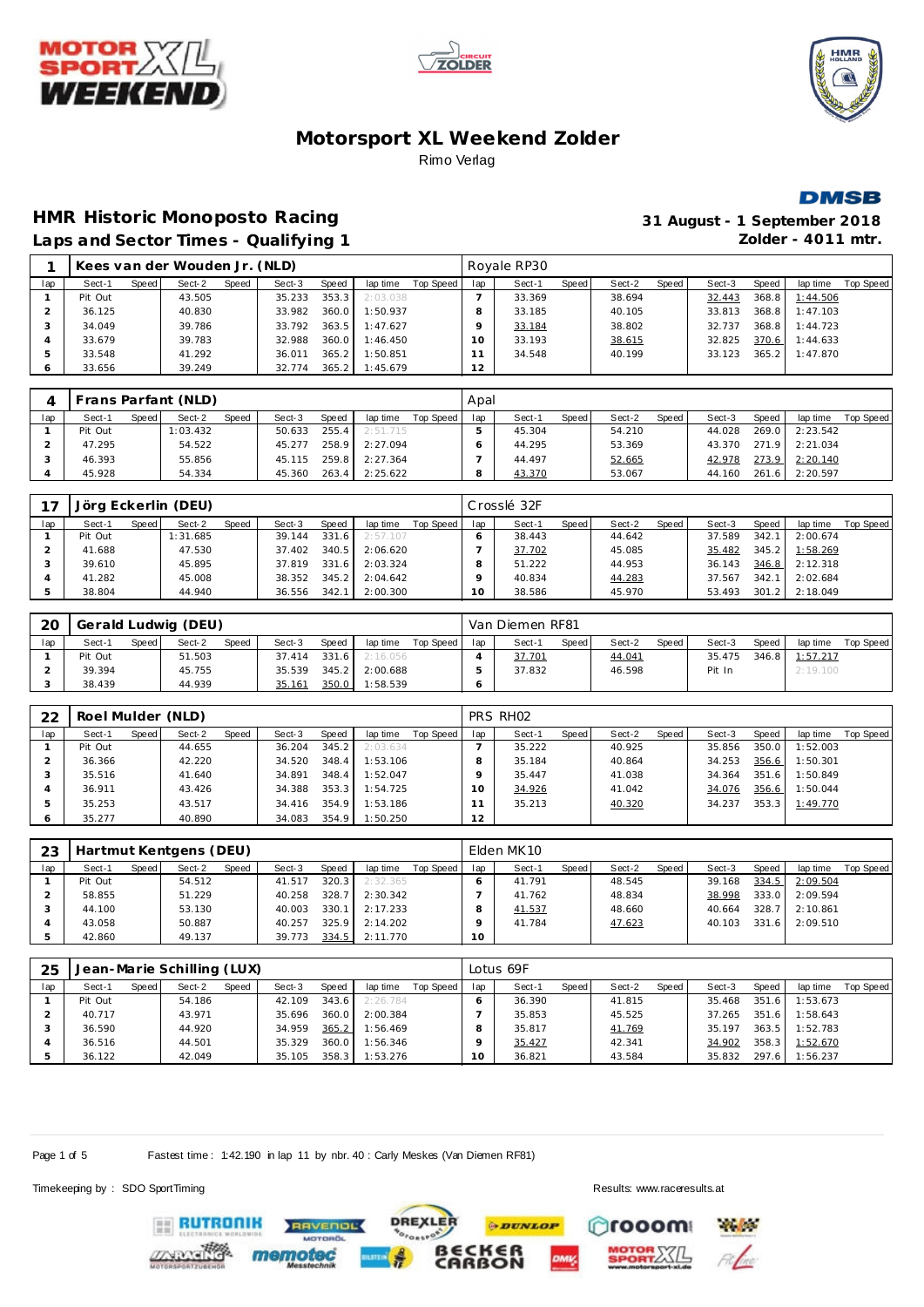







# **HMR Historic Monoposto Racing 31 August - 1 September 2018**

|     |         |       |                    |       | Laps and Sector Times - Qualifying 1 |        |          |           |     |                 |         |        |       |        |       | Zolder - $4011$ mtr. |           |
|-----|---------|-------|--------------------|-------|--------------------------------------|--------|----------|-----------|-----|-----------------|---------|--------|-------|--------|-------|----------------------|-----------|
| 27  |         |       | Ed Waalewijn (NLD) |       |                                      |        |          |           |     | Van Diemen RF79 |         |        |       |        |       |                      |           |
| lap | Sect-1  | Speed | Sect-2             | Speed | Sect-3                               | Speed  | lap time | Top Speed | lap | Sect-1          | Speed I | Sect-2 | Speed | Sect-3 | Speed | lap time             | Top Speed |
|     | Pit Out |       | 50.039             |       | 37.132                               | 340.5  | 2:16.909 |           |     | 34.607          |         | 41.695 |       | 34.290 | 350.0 | 1:50.592             |           |
|     | 36.907  |       | 42.733             |       | 34.964                               | 350.0  | 1:54.604 |           | 8   | 35.575          |         | 41.090 |       | 33.631 | 350.0 | 1:50.296             |           |
|     | 35.992  |       | 42.551             |       | 34.364                               | 350.01 | 1:52.907 |           |     | 34.817          |         | 42.536 |       | 33.878 | 351.6 | 1:51.231             |           |
|     | 35.393  |       | 42.596             |       | 34.335                               | 350.0  | 1:52.324 |           | 10  | 34.874          |         | 41.382 |       | 36.153 | 350.0 | 1:52.409             |           |
|     | 35.027  |       | 42.700             |       | 34.199                               | 350.0  | 1:51.926 |           |     | 34.640          |         | 40.248 |       | Pit In |       | 2:10.368             |           |
|     | 34.966  |       | 42.014             |       | 34.523                               | 346.8  | 1:51.503 |           | 12  |                 |         |        |       |        |       |                      |           |

| 30  | Detlef März (DEU) |       |        |       |        |       |                |           |     | PRS RHO2 |       |        |       |        |       |          |           |
|-----|-------------------|-------|--------|-------|--------|-------|----------------|-----------|-----|----------|-------|--------|-------|--------|-------|----------|-----------|
| lap | Sect-1            | Speed | Sect-2 | Speed | Sect-3 | Speed | lap time       | Top Speed | lap | Sect-1   | Speed | Sect-2 | Speed | Sect-3 | Speed | lap time | Top Speed |
|     | Pit Out           |       | 47.217 |       | 38.816 | 320.3 | 2:11.847       |           |     | 37.738   |       | 43.600 |       | 39.579 | 311.1 | 2:00.917 |           |
|     | 38.817            |       | 44.311 |       | 37.413 | 323.1 | 2:00.541       |           |     | 37.936   |       | 44.075 |       | 37.230 | 323.1 | 1:59.241 |           |
|     | 38.556            |       | 43.779 |       | 36.918 | 317.6 | 1:59.253       |           |     | 37.487   |       | 45.167 |       | 38.128 | 321.7 | 2:00.782 |           |
|     | 37.882            |       | 44.643 |       | 36.725 | 324.5 | 1:59.250       |           |     | 39.114   |       | 45.607 |       | Pit In |       | 2:25.948 |           |
|     | 37.751            |       | 43.694 |       | 36.763 |       | 321.7 1:58.208 |           | 10  |          |       |        |       |        |       |          |           |

| 31  | eo Beckers (BEL) |       |        |       |        |       |          |           |     | Rovale RP26 |       |        |       |        |       |          |           |
|-----|------------------|-------|--------|-------|--------|-------|----------|-----------|-----|-------------|-------|--------|-------|--------|-------|----------|-----------|
| lap | Sect-1           | Speed | Sect-2 | Speed | Sect-3 | Speed | lap time | Top Speed | lap | Sect-1      | Speed | Sect-2 | Speed | Sect-3 | Speed | lap time | Top Speed |
|     | Pit Out          |       | 50.646 |       | 39.130 | 333.0 | 2:18.525 |           |     | 36.472      |       | 43.310 |       | 35.737 | 343.6 | 1:55.519 |           |
|     | 38.728           |       | 45.205 |       | 36.929 | 337.5 | 2:00.862 |           |     | 35.714      |       | 41.640 |       | 35.158 | 346.8 | 1:52.512 |           |
|     | 36.482           |       | 46.433 |       | 36.756 | 330.1 | 1:59.671 |           |     | 35.216      |       | 40.882 |       | 35.169 | 340.5 | 1:51.267 |           |
|     | 36.459           |       | 47.430 |       | 46.093 | 234.8 | 2:09.982 |           |     | 35.203      |       | 40.365 |       | 35.326 | 345.2 | 1:50.894 |           |
|     | 47.812           |       | 43.516 |       | 35.020 | 342.  | 2:06.348 |           | O   | 35.965      |       | 41.267 |       | 35.515 | 348.4 | 1:52.747 |           |

| 32  |         |       | Nigel Adams (GBR) |       |        |       |          |           | Lotus 61 |        |       |        |       |        |       |          |           |
|-----|---------|-------|-------------------|-------|--------|-------|----------|-----------|----------|--------|-------|--------|-------|--------|-------|----------|-----------|
| lap | Sect-1  | Speed | Sect-2            | Speed | Sect-3 | Speed | lap time | Top Speed | lap      | Sect-1 | Speed | Sect-2 | Speed | Sect-3 | Speed | lap time | Top Speed |
|     | Pit Out |       | 52.718            |       | 40.866 | 281.0 | 2:25.098 |           |          | 37.401 |       | 44.455 |       | 36.172 | 339.0 | 1:58.028 |           |
|     | 41.800  |       | 47.431            |       | 38.347 | 336.0 | 2:07.578 |           |          | 37.409 |       | 42.979 |       | 35.665 | 340.5 | 1:56.053 |           |
|     | 37.407  |       | 45.171            |       | 36.525 | 342.1 | 1:59.103 |           |          | 36.958 |       | 45.196 |       | 36.030 | 340.5 | 1:58.184 |           |
|     | 38.332  |       | 44.901            |       | 35.932 | 340.5 | 1:59.165 |           |          | 37.081 |       | 43.594 |       | 35.569 | 339.0 | 1:56.244 |           |
|     | 36.772  |       | 43.665            |       | 36.272 | 339.0 | 1:56.709 |           | 0        | 37.935 |       | 43.232 |       | 35.262 | 340.5 | 1:56.429 |           |

| 35  |         |       | Michael Rasper (DEU) |       |        |       |          |           |         | Merlyn MK11A |       |        |       |        |       |          |           |
|-----|---------|-------|----------------------|-------|--------|-------|----------|-----------|---------|--------------|-------|--------|-------|--------|-------|----------|-----------|
| lap | Sect-1  | Speed | Sect-2               | Speed | Sect-3 | Speed | lap time | Top Speed | lap     | Sect-1       | Speed | Sect-2 | Speed | Sect-3 | Speed | lap time | Top Speed |
|     | Pit Out |       | 48.921               |       | 39.585 | 282.1 | 2:12.442 |           |         | 36.733       |       | 42.535 |       | 37.060 | 287.5 | 1:56.328 |           |
|     | 37.402  |       | 44.509               |       | 36.287 | 296.5 | 1:58.198 |           |         | 35.848       |       | 45.548 |       | 37.460 | 320.3 | 1:58.856 |           |
|     | 36.076  |       | 43.302               |       | 36.288 | 274.9 | 1:55.666 |           |         | 35.957       |       | 42.537 |       | 36.025 | 281.0 | 1:54.519 |           |
|     | 36.382  |       | 42.984               |       | 35.634 | 334.5 | 1:55.000 |           |         | 36.967       |       | 42.809 |       | 36.592 | 331.6 | 1:56.368 |           |
|     | 35.844  |       | 42.961               |       | 36.628 | 264.3 | 1:55.433 |           | $10-10$ |              |       |        |       |        |       |          |           |

| 36  | Stuart Dix (GBR) |       |        |       |        |         |          |           |     | Cooper Chinook |       |        |       |        |       |          |           |
|-----|------------------|-------|--------|-------|--------|---------|----------|-----------|-----|----------------|-------|--------|-------|--------|-------|----------|-----------|
| lap | Sect-1           | Speed | Sect-2 | Speed | Sect-3 | Speed   | lap time | Top Speed | lap | Sect-1         | Speed | Sect-2 | Speed | Sect-3 | Speed | lap time | Top Speed |
|     | Pit Out          |       | 47.802 |       | 37.564 | 336.0 L | 2:11.718 |           |     | 36.915         |       | 44.168 |       | 37.068 | 339.0 | 1:58.151 |           |
|     | 39.640           |       | 44.642 |       | 35.871 | 346.8   | 2:00.153 |           |     | 37.513         |       | 43.518 |       | 36.687 | 343.6 | 1:57.718 |           |
|     | 37.829           |       | 43.854 |       | 35.336 | 348.4   | 1:57.019 |           |     | 37.635         |       | 43.310 |       | 35.925 | 342.1 | 1:56.870 |           |
|     | 38.332           |       | 43.993 |       | 35.718 | 353.3   | 1:58.043 |           | 8   |                |       |        |       |        |       |          |           |

| 37  |         |       | Cédric Baeten (BEL) |       |        |       |          |           |     | Royale RP24 |       |        |       |        |         |          |           |
|-----|---------|-------|---------------------|-------|--------|-------|----------|-----------|-----|-------------|-------|--------|-------|--------|---------|----------|-----------|
| lap | Sect-1  | Speed | Sect-2              | Speed | Sect-3 | Speed | lap time | Top Speed | lap | Sect-1      | Speed | Sect-2 | Speed | Sect-3 | Speed   | lap time | Top Speed |
|     | Pit Out |       | 43.706              |       | 35.391 | 348.4 | 2:02.524 |           |     | 34.822      |       | 40.933 |       | 34.434 | 353.3   | 1:50.189 |           |
|     | 36.540  |       | 42.079              |       | 34.576 | 346.8 | 1:53.195 |           |     | 34.707      |       | 40.513 |       | 34.981 | $345.2$ | 1:50.201 |           |
|     | 35.407  |       | 41.625              |       | 34.487 | 350.0 | 1:51.519 |           |     | 34.537      |       | 40.776 |       | 34.104 | 351.6   | 1:49.417 |           |
|     | 36.209  |       | 41.826              |       | 35.135 | 348.4 | 1:53.170 |           | 10  | 34.547      |       | 40.475 |       | 33.917 | 356.6   | 1:48.939 |           |
|     | 35.296  |       | 40.815              |       | 35.206 | 350.0 | 1:51.317 |           |     | 35.352      |       | 41.146 |       | 35.253 | 340.5   | 1:51.751 |           |
|     | 35.930  |       | 40.686              |       | 34.395 | 351.6 | 1:51.011 |           | 12  |             |       |        |       |        |         |          |           |

**PDUNLOP** 

**BECKER**<br>CARBON

**DREXLER** 

 $\sim$ 

Page 2 of 5 Fastest time : 1:42.190 in lap 11 by nbr. 40 : Carly Meskes (Van Diemen RF81)

**RAVENOL** 

Timekeeping by : SDO SportTiming Results:<www.raceresults.at>

**Pages** 

rooom

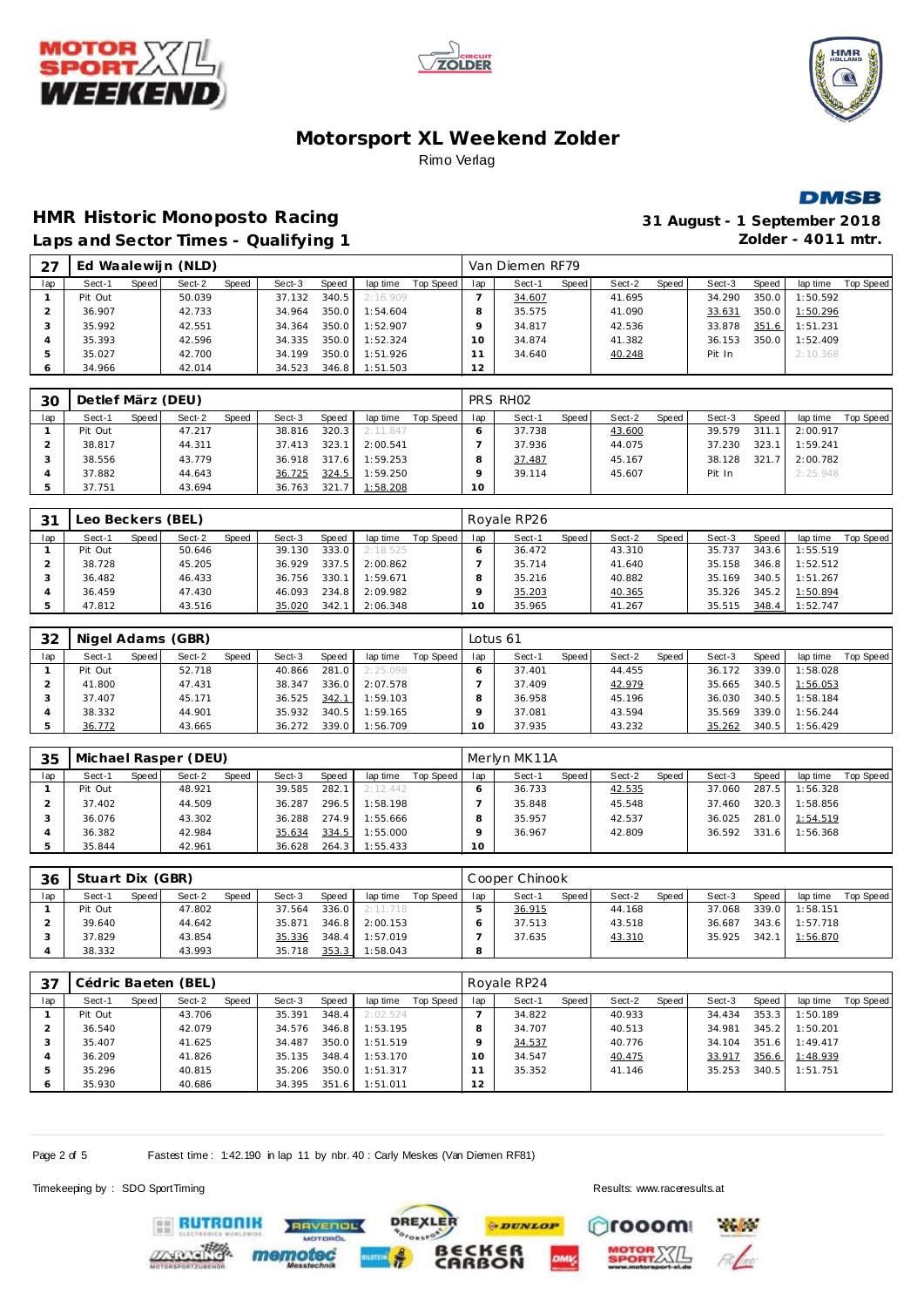







#### **HMR Historic Monoposto Racing 31 August - 1 September 2018** Laps and Sector Times - Qualifying 1 *Zolder - 4011 mtr.*

|     |         |       |                    |       |        | . .   |                |           |                |                 |       |        |       |        |       |          |           |
|-----|---------|-------|--------------------|-------|--------|-------|----------------|-----------|----------------|-----------------|-------|--------|-------|--------|-------|----------|-----------|
| 40  |         |       | Carly Meskes (NLD) |       |        |       |                |           |                | Van Diemen RF81 |       |        |       |        |       |          |           |
| Iap | Sect-1  | Speed | Sect-2             | Speed | Sect-3 | Speed | lap time       | Top Speed | lap            | Sect-1          | Speed | Sect-2 | Speed | Sect-3 | Speed | lap time | Top Speed |
|     | Pit Out |       | 45.346             |       | 36.282 | 336.0 | 2:05.936       |           |                | 32.936          |       | 39.197 |       | 33.623 | 378.0 | 1:45.756 |           |
|     | 36.363  |       | 43.155             |       | 34.018 | 378.0 | 1:53.536       |           | 8              | 32.903          |       | 40.384 |       | 33.467 | 387.7 | 1:46.754 |           |
| చ   | 33.379  |       | 38.856             |       | 36.636 |       | 379.9 1:48.871 |           |                | 32.292          |       | 37.898 |       | 32.199 | 385.7 | 1:42.389 |           |
| 4   | 34.535  |       | 39.785             |       | 32.362 |       | 381.8 1:46.682 |           | 10             | 34.206          |       | 38.742 |       | 32.065 | 385.7 | 1:45.013 |           |
|     | 32.956  |       | 38.867             |       | 33.870 |       | 381.8 1:45.693 |           |                | 32.187          |       | 37.924 |       | 32.079 | 381.8 | 1:42.190 |           |
| Ô   | 33.213  |       | 39.155             |       | 32.622 |       | 381.8 1:44.990 |           | $\overline{2}$ | 34.173          |       | 41.506 |       | Pit In |       | 1:57.116 |           |

|     | Alan Gape (GBR) |       |          |       |        |       |                |           |     | Rovale RP27 |       |        |       |        |         |          |           |
|-----|-----------------|-------|----------|-------|--------|-------|----------------|-----------|-----|-------------|-------|--------|-------|--------|---------|----------|-----------|
| lap | Sect-1          | Speed | Sect-2   | Speed | Sect-3 | Speed | lap time       | Top Speed | lap | Sect-1      | Speed | Sect-2 | Speed | Sect-3 | Speed   | lap time | Top Speed |
|     | Pit Out         |       | 46.321   |       | 36.726 | 333.0 | 2:12.830       |           |     | 37.277      |       | 44.198 |       | 38.203 | $343.6$ | 1:59.678 |           |
|     | 36.779          |       | 44.461   |       | 34.914 |       | 354.9 1:56.154 |           |     | 36.750      |       | 43.414 |       | 36.266 | 320.3   | 1:56.430 |           |
|     | 35.131          |       | 4:24.406 |       | 38.107 |       | 317.6 5:37.644 |           |     |             |       |        |       |        |         |          |           |

| 43  | Jan Langdon (GBR) |       |        |       |        |       |          |           |     | Reynard SF78 |       |        |       |        |       |          |           |
|-----|-------------------|-------|--------|-------|--------|-------|----------|-----------|-----|--------------|-------|--------|-------|--------|-------|----------|-----------|
| lap | Sect-1            | Speed | Sect-2 | Speed | Sect-3 | Speed | lap time | Top Speed | lap | Sect-1       | Speed | Sect-2 | Speed | Sect-3 | Speed | lap time | Top Speed |
|     | Pit Out           |       | 47.334 |       | 35.641 | 356.6 | 2:07.161 |           |     | 39.984       |       | 41.500 |       | 34.964 | 358.3 | 1:56.448 |           |
|     | 37.110            |       | 41.629 |       | 34.230 | 358.3 | 1:52.969 |           |     | 34.672       |       | 41.418 |       | 33.887 | 360.0 | 1:49.977 |           |
|     | 34.641            |       | 40.843 |       | 34.147 | 360.0 | 1:49.631 |           |     | 35.104       |       | 41.153 |       | 34.452 | 358.3 | 1:50.709 |           |
|     | 35.854            |       | 40.893 |       | 33.874 | 356.6 | 1:50.621 |           |     | 35.429       |       | 40.888 |       | 34.625 | 354.9 | 1:50.942 |           |
|     | 34.894            |       | 43.890 |       | 34.360 | 360.0 | 1:53.144 |           |     | 34.557       |       | 40.897 |       | 34.907 | 343.6 | 1:50.361 |           |
| O   | 35.002            |       | 41.220 |       | 35.318 | 268.1 | 1:51.540 |           | 12  |              |       |        |       |        |       |          |           |

| 48  |         |       | Hans Meskes (NLD) |       |        |       |          |             |     | Van Diemen RF78 |       |        |       |        |       |                |           |
|-----|---------|-------|-------------------|-------|--------|-------|----------|-------------|-----|-----------------|-------|--------|-------|--------|-------|----------------|-----------|
| lap | Sect-1  | Speed | Sect-2            | Speed | Sect-3 | Speed | lap time | Top Speed I | lap | Sect-1          | Speed | Sect-2 | Speed | Sect-3 | Speed | lap time       | Top Speed |
|     | Pit Out |       | 46.726            |       | 37.198 | 353.3 | 2:09.075 |             |     | 52.640          |       | 43.115 |       | 34.923 |       | 356.6 2:10.678 |           |
|     | 36.275  |       | 42.210            |       | 34.324 | 353.3 | 1:52.809 |             |     | 33.871          |       | 40.583 |       | 33.200 | 363.5 | 1:47.654       |           |
|     | 34.468  |       | 40.323            |       | 33.690 | 363.5 | 1:48.481 |             |     |                 |       |        |       |        |       |                |           |

| 5C  |         |       | Stephen Collyer (GBR) |              |        |       |          |           |     | Crosslé 33F |       |        |                    |        |       |          |           |
|-----|---------|-------|-----------------------|--------------|--------|-------|----------|-----------|-----|-------------|-------|--------|--------------------|--------|-------|----------|-----------|
| lap | Sect-1  | Speed | Sect-2                | <b>Speed</b> | Sect-3 | Speed | lap time | Top Speed | lap | Sect-1      | Speed | Sect-2 | Speed <sub>I</sub> | Sect-3 | Speed | lap time | Top Speed |
|     | Pit Out |       | 52.490                |              | 37.135 | 340.5 | 2:27.198 |           |     | 35.829      |       | 39.975 |                    | 34.136 | 367.0 | 1:49.940 |           |
|     | 38.059  |       | 43.863                |              | 41.656 | 360.0 | 2:03.578 |           |     | 35.060      |       | 39.674 |                    | 34.272 | 365.2 | 1:49.006 |           |
|     | 36.523  |       | 42.292                |              | 33.597 | 363.5 | 1:52.412 |           |     | 34.974      |       | 39.649 |                    | 33.298 | 365.2 | 1:47.921 |           |
|     | 35.174  |       | 40.613                |              | 48.932 | 248.7 | 2:04.719 |           |     | 34.193      |       | 40.547 |                    | 33.858 | 365.2 | 1:48.598 |           |
|     | 38.745  |       | 41.630                |              | 46.900 | 339.0 | 2:07.275 |           |     | 34.140      |       | 41.130 |                    | 34.028 | 363.5 | 1:49.298 |           |

| 5 <sup>1</sup> | Tony Walsh (GBR) |       |        |       |        |       |          |           |     | Reynard SF78 |         |        |       |        |       |          |           |
|----------------|------------------|-------|--------|-------|--------|-------|----------|-----------|-----|--------------|---------|--------|-------|--------|-------|----------|-----------|
| lap            | Sect-1           | Speed | Sect-2 | Speed | Sect-3 | Speed | lap time | Top Speed | lap | Sect-1       | Speed I | Sect-2 | Speed | Sect-3 | Speed | lap time | Top Speed |
|                | Pit Out          |       | 45.929 |       | 36.395 | 360.0 | 2:09.853 |           |     | Pit Out      |         | 41.939 |       | 35.729 | 358.3 | 2:23.997 |           |
|                | 35.967           |       | 42.742 |       | Pit In |       | 2:11.722 |           |     | 34.788       |         | 40.780 |       | 34.540 | 346.8 | 1:50.108 |           |
|                | Pit Out          |       | 44.507 |       | Pit In |       | 3:08.144 |           |     | 34.887       |         | 40.590 |       | 33.636 | 361.7 | 1:49.113 |           |
|                |                  |       |        |       |        |       | 4:04.368 |           |     | 34.487       |         | 40.145 |       | 34.089 | 361.7 | 1:48.721 |           |

| 53  |         |       | Erle Minhinnick (GBR) |       |        |       |          |           |           | Lola T580 |       |        |       |        |       |          |           |
|-----|---------|-------|-----------------------|-------|--------|-------|----------|-----------|-----------|-----------|-------|--------|-------|--------|-------|----------|-----------|
| lap | Sect-1  | Speed | Sect-2                | Speed | Sect-3 | Speed | lap time | Top Speed | lap       | Sect-1    | Speed | Sect-2 | Speed | Sect-3 | Speed | lap time | Top Speed |
|     | Pit Out |       | 53.976                |       | 43.663 | 333.0 | 2:28.986 |           |           | 37.920    |       | 45.326 |       | 35.818 | 367.0 | 1:59.064 |           |
|     | 42.506  |       | 46.412                |       | 36.467 | 365.2 | 2:05.385 |           |           | 37.843    |       | 42.615 |       | 37.739 | 346.8 | 1:58.197 |           |
|     | 40.152  |       | 45.029                |       | 36.911 | 361.7 | 2:02.092 |           |           | 38.067    |       | 44.518 |       | 35.755 | 363.5 | 1:58.340 |           |
|     | 39.054  |       | 44.817                |       | 36.777 | 361.7 | 2:00.648 |           |           | 37.346    |       | 47.428 |       | 37.842 | 353.3 | 2:02.616 |           |
|     | 39.026  |       | 45.989                |       | 35.866 | 360.0 | 2:00.881 |           | $10^{-1}$ | 38.049    |       | 42.713 |       | 37.680 | 287.5 | 1:58.442 |           |

| 55  |         |       | Antony Raine (GBR) |              |        |       |          |           |     | Merlynk MK28 |       |        |       |        |       |          |           |
|-----|---------|-------|--------------------|--------------|--------|-------|----------|-----------|-----|--------------|-------|--------|-------|--------|-------|----------|-----------|
| lap | Sect-1  | Speed | Sect-2             | <b>Speed</b> | Sect-3 | Speed | lap time | Top Speed | lap | Sect-1       | Speed | Sect-2 | Speed | Sect-3 | Speed | lap time | Top Speed |
|     | Pit Out |       | 43.217             |              | 34.970 | 354.9 | 2:02.748 |           |     | 34.746       |       | 41.123 |       | 34.196 | 363.5 | 1:50.065 |           |
|     | 35.121  |       | 40.225             |              | 34.449 | 350.0 | 1:49.795 |           |     | 34.287       |       | 39.121 |       | 33.540 | 361.7 | 1:46.948 |           |
|     | 34.624  |       | 39.830             |              | 33.321 | 361.7 | 1:47.775 |           |     | 34.285       |       | 40.204 |       | 33.038 | 361.7 | 1:47.527 |           |

Page 3 of 5 Fastest time: 1:42.190 in lap 11 by nbr. 40 : Carly Meskes (Van Diemen RF81)

**TVENDL** 

**EE RUTRONIK** 

Timekeeping by : SDO SportTiming Results:<www.raceresults.at>





**Paul Co**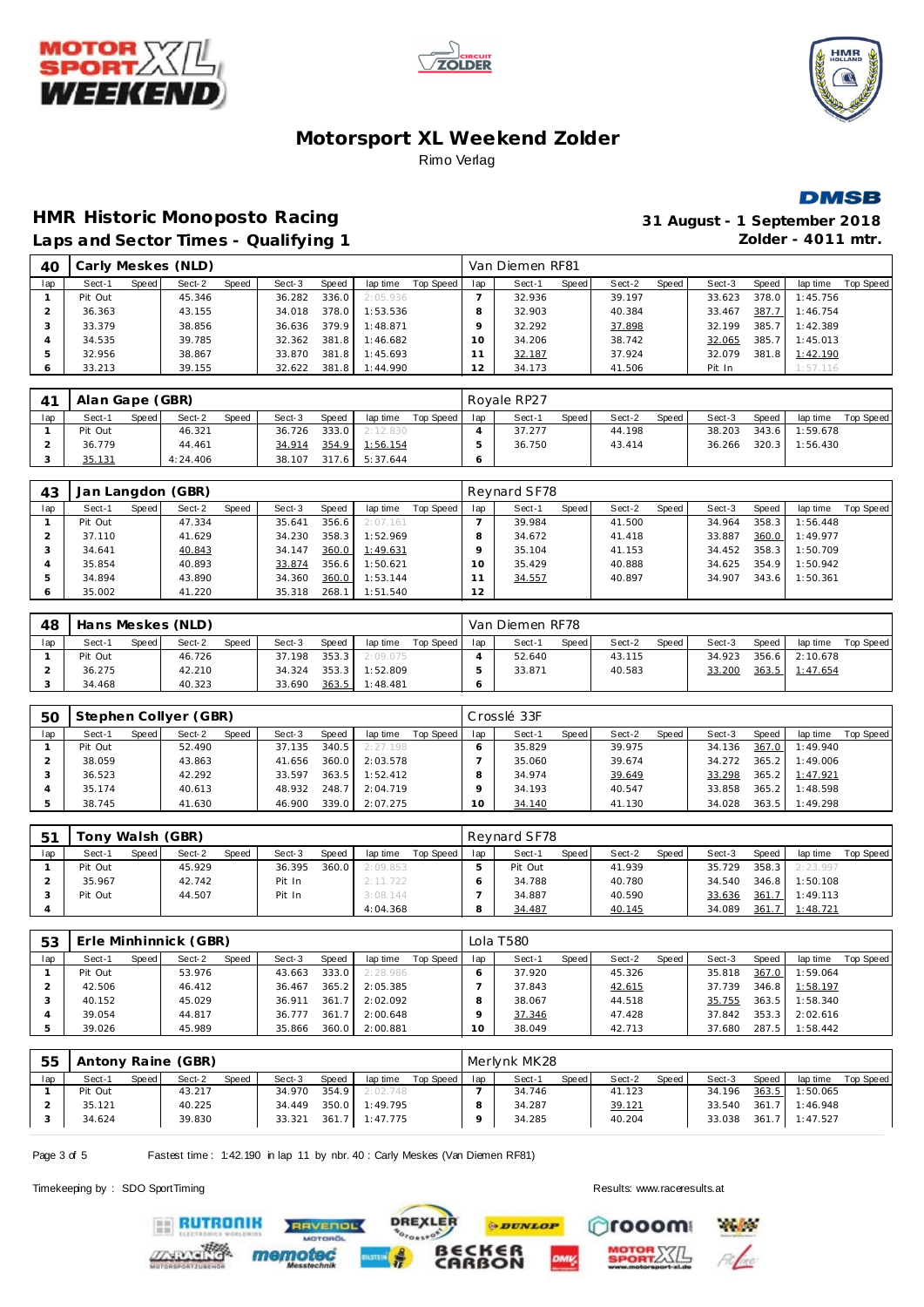





**DMSB** 

**HMR Historic Monoposto Racing** 

| 31 August - 1 September 2018 |
|------------------------------|
| Zolder - $4011$ mtr.         |

Laps and Sector Times - Qualifying 1

|  | 35.890 | 40.107 | 33.456 | 356.6 1:49.453 | 10     | 33.771 | 39.406 | 363.5<br>33.398 | 1:46.575 |  |
|--|--------|--------|--------|----------------|--------|--------|--------|-----------------|----------|--|
|  | 34.584 | 39.270 | 32.911 | 360.0 1:46.765 |        | 34.364 | 39.420 | 346.8<br>33.558 | 1:47.342 |  |
|  | 33.795 | 40.238 | 33.375 | 361.7 1:47.408 | $\sim$ |        |        |                 |          |  |

| 58  |         |       | Greg Robertson (GBR) |              |        |       |          |           |     | Reynard SF79 |       |        |       |        |              |                  |           |
|-----|---------|-------|----------------------|--------------|--------|-------|----------|-----------|-----|--------------|-------|--------|-------|--------|--------------|------------------|-----------|
| lap | Sect-1  | Speed | Sect-2               | <b>Speed</b> | Sect-3 | Speed | lap time | Top Speed | lap | Sect-1       | Speed | Sect-2 | Speed | Sect-3 | <b>Speed</b> | lap time         | Top Speed |
|     | Pit Out |       | 52.759               |              | 39.179 | 358.3 | 2:22.491 |           |     | 34.490       |       | 40.483 |       | 33.585 | 368.8        | 1:48.558         |           |
|     | 41.176  |       | 49.783               |              | 38.178 | 363.5 | 2:09.137 |           |     | 34.521       |       | 40.436 |       | 34.144 | 367.0        | 1:49.101         |           |
|     | 37.825  |       | 48.031               |              | 36.036 | 361.7 | 2:01.892 |           |     | 34.061       |       | 39.684 |       | 33.087 |              | 374.3 1:46.832   |           |
|     | 36.785  |       | 43.885               |              | Pit In |       | 2:11.117 |           |     | 33.735       |       | 39.443 |       | 33.575 |              | 370.6 1:46.753   |           |
|     | Pit Out |       | 43.732               |              | 34.987 | 368.8 | 3:24.774 |           | 10  | 34.297       |       | 40.272 |       | 34.759 |              | $316.3$ 1:49.328 |           |

| 63      |         |       | Jonathan Lucas (GBR) |       |        |       |          |           |     | Reynard SF79 |       |        |       |        |       |          |           |
|---------|---------|-------|----------------------|-------|--------|-------|----------|-----------|-----|--------------|-------|--------|-------|--------|-------|----------|-----------|
| lap     | Sect-1  | Speed | Sect-2               | Speed | Sect-3 | Speed | lap time | Top Speed | lap | Sect-1       | Speed | Sect-2 | Speed | Sect-3 | Speed | lap time | Top Speed |
|         | Pit Out |       | 46.257               |       | 35.966 | 358.3 | 2:07.030 |           |     | 34.851       |       | 42.093 |       | 33.511 | 367.0 | 1:50.455 |           |
|         | 36.290  |       | 42.173               |       | 34.057 | 368.8 | 1:52.520 |           |     | 35.065       |       | 39.846 |       | 33.251 | 365.2 | 1:48.162 |           |
|         | 34.777  |       | 40.634               |       | 33.281 | 372.4 | 1:48.692 |           |     | 33.276       |       | 40.367 |       | 33.192 | 372.4 | 1:46.835 |           |
|         | 35.903  |       | 41.005               |       | 34.022 | 361.7 | 1:50.930 |           |     | 33.390       |       | 40.060 |       | 34.019 | 368.8 | 1:47.469 |           |
| 5       | 35.799  |       | 40.150               |       | 33.332 | 365.2 | 1:49.281 |           |     | 34.074       |       | 39.616 |       | 32.870 | 365.2 | 1:46.560 |           |
| $\circ$ | 34.278  |       | 41.046               |       | 33.719 | 372.4 | 1:49.043 |           | 2   |              |       |        |       |        |       |          |           |

| 69  |         |       | Paul Hubbard (GBR) |       |        |       |          |           |     | Van Diemen RF78 |       |        |       |        |       |          |           |
|-----|---------|-------|--------------------|-------|--------|-------|----------|-----------|-----|-----------------|-------|--------|-------|--------|-------|----------|-----------|
| lap | Sect-1  | Speed | Sect-2             | Speed | Sect-3 | Speed | lap time | Top Speed | lap | Sect-1          | Speed | Sect-2 | Speed | Sect-3 | Speed | lap time | Top Speed |
|     | Pit Out |       | 50.551             |       | 38.368 | 345.2 | 2:19.034 |           |     | 35.283          |       | 40.920 |       | 34.095 | 360.0 | 1:50.298 |           |
|     | 37.922  |       | 43.721             |       | 49.753 | 334.5 | 2:11.396 |           | 8   | 34.540          |       | 40.635 |       | 33.660 | 363.5 | 1:48.835 |           |
|     | 37.460  |       | 44.103             |       | 34.645 | 358.3 | 1:56.208 |           |     | 34.614          |       | 40.570 |       | 34.845 | 358.3 | 1:50.029 |           |
|     | 35.766  |       | 43.463             |       | 34.000 | 360.0 | 1:53.229 |           |     | 34.164          |       | 41.908 |       | 33.523 | 363.5 | 1:49.595 |           |
| .5  | 34.973  |       | 42.293             |       | 34.029 | 360.0 | 1:51.295 |           |     | 34.707          |       | 41.131 |       | 34.308 | 361.7 | 1:50.146 |           |
|     | 35.750  |       | 41.235             |       | 34.023 | 361   | 1:51.008 |           | 2   |                 |       |        |       |        |       |          |           |

| 77  |         |       | David Manning (GBR) |       |        |       |          |           |         | Delta T79 |       |        |       |          |       |          |           |
|-----|---------|-------|---------------------|-------|--------|-------|----------|-----------|---------|-----------|-------|--------|-------|----------|-------|----------|-----------|
| lap | Sect-1  | Speed | Sect-2              | Speed | Sect-3 | Speed | lap time | Top Speed | lap     | Sect-1    | Speed | Sect-2 | Speed | Sect-3   | Speed | lap time | Top Speed |
|     | Pit Out |       | 49.354              |       | 55.964 | 320.3 | 2:34.964 |           |         | 35.883    |       | 42.670 |       | 35.158   | 350.0 | 1:53.711 |           |
|     | 39.679  |       | 45.442              |       | 36.546 | 343.6 | 2:01.667 |           |         | 35.489    |       | 42.938 |       | 35.962   | 353.3 | 1:54.389 |           |
|     | 36.811  |       | 46.187              |       | 36.191 | 345.2 | 1:59.189 |           |         | 35.559    |       | 41.930 |       | 35.111   | 350.0 | 1:52.600 |           |
|     | 36.561  |       | 46.023              |       | 36.949 | 343.6 | 1:59.533 |           |         | 35.438    |       | 42.636 |       | 1:38.992 | 345.2 | 2:57.066 |           |
|     | 37.064  |       | 42.708              |       | 35.188 | 351.6 | 1:54.960 |           | $\circ$ | 36.246    |       | 57.597 |       | Pit In   |       | 2:32.306 |           |

| 83  |         |       | Anthony Mitchell (GBR) |       |        |       |          |           |     | Reynard SF78 |       |        |       |        |       |          |           |
|-----|---------|-------|------------------------|-------|--------|-------|----------|-----------|-----|--------------|-------|--------|-------|--------|-------|----------|-----------|
| lap | Sect-1  | Speed | Sect-2                 | Speed | Sect-3 | Speed | lap time | Top Speed | lap | Sect-1       | Speed | Sect-2 | Speed | Sect-3 | Speed | lap time | Top Speed |
|     | Pit Out |       | 54.337                 |       | 43.138 | 325.9 | 2:28.286 |           |     | 39.172       |       | 46.092 |       | 36.122 | 363.5 | 2:01.386 |           |
|     | 43.144  |       | 46.411                 |       | 36.377 | 360.0 | 2:05.932 |           |     | 37.899       |       | 44.025 |       | 35.901 | 361.7 | 1:57.825 |           |
|     | 40.958  |       | 45.950                 |       | 36.130 | 360.0 | 2:03.038 |           |     | 38.091       |       | 43.146 |       | 35.462 | 361.7 | 1:56.699 |           |
|     | 38.742  |       | 45.252                 |       | 36.206 | 358.3 | 2:00.200 |           |     | 37.960       |       | 43.601 |       | 35.694 | 360.0 | 1:57.255 |           |
|     | 39.283  |       | 45.206                 |       | 36.108 | 358.3 | 2:00.597 |           |     | 37.335       |       | 42.941 |       | 34.663 | 360.0 | 1:54.939 |           |

| 132 |         |         | Lothar Peters (DEU) |       |        |               |          |           |     | Merlyn MK9 997cc |       |        |        |        |       |          |           |
|-----|---------|---------|---------------------|-------|--------|---------------|----------|-----------|-----|------------------|-------|--------|--------|--------|-------|----------|-----------|
| lap | Sect-1  | Speed I | Sect-2              | Speed | Sect-3 | Speed         | lap time | Top Speed | lap | Sect-1           | Speed | Sect-2 | Speed, | Sect-3 | Speed | lap time | Top Speed |
|     | Pit Out |         | 52.402              |       | 41.890 | 354.9         | 2:26.372 |           |     | 36.067           |       | 41.483 |        | 34.908 | 361.  | 1:52.458 |           |
|     | 41.178  |         | 46.334              |       | 39.369 | 356.6         | 2:06.881 |           |     | 35.983           |       | 44.449 |        | 34.569 | 363.5 | 1:55.001 |           |
|     | 38.506  |         | 45.018              |       |        | 39.466 8400.0 | 2:02.990 |           |     | 36.062           |       | 40.777 |        | 34.147 | 361.7 | 1:50.986 |           |
|     | 42.734  |         | 45.468              |       | 37.627 | 360.0         | 2:05.829 |           |     | 35.727           |       | 40.937 |        | 35.763 | 365.2 | 1:52.427 |           |
|     | 36.285  |         | 42.190              |       | 34.644 | 367.0         | 1:53.119 |           |     | 35.852           |       | 41.120 |        | 34.236 | 345.2 | 1:51.208 |           |

| 168 | Béatrice Cibien (CHE) |         |        |       |        |       |                |           |     | Van Diemen RF80 |         |        |       |        |       |          |           |
|-----|-----------------------|---------|--------|-------|--------|-------|----------------|-----------|-----|-----------------|---------|--------|-------|--------|-------|----------|-----------|
| lap | Sect-1                | Speed i | Sect-2 | Speed | Sect-3 | Speed | lap time       | Top Speed | lap | Sect-1          | Speed I | Sect-2 | Speed | Sect-3 | Speed | lap time | Top Speed |
|     | Pit Out               |         | 54.396 |       | 41.482 | 320.3 | 2:27.732       |           |     | 39.439          |         | 44.709 |       | 35.376 | 342.1 | 1:59.524 |           |
|     | 43.537                |         | 46.554 |       | 37.449 |       | 331.6 2:07.540 |           |     | 38.617          |         | 43.793 |       | 35.270 | 339.0 | 1:57.680 |           |

Page 4 of 5 Fastest time: 1:42.190 in lap 11 by nbr. 40: Carly Meskes (Van Diemen RF81)

Timekeeping by : SDO SportTiming Results:<www.raceresults.at>